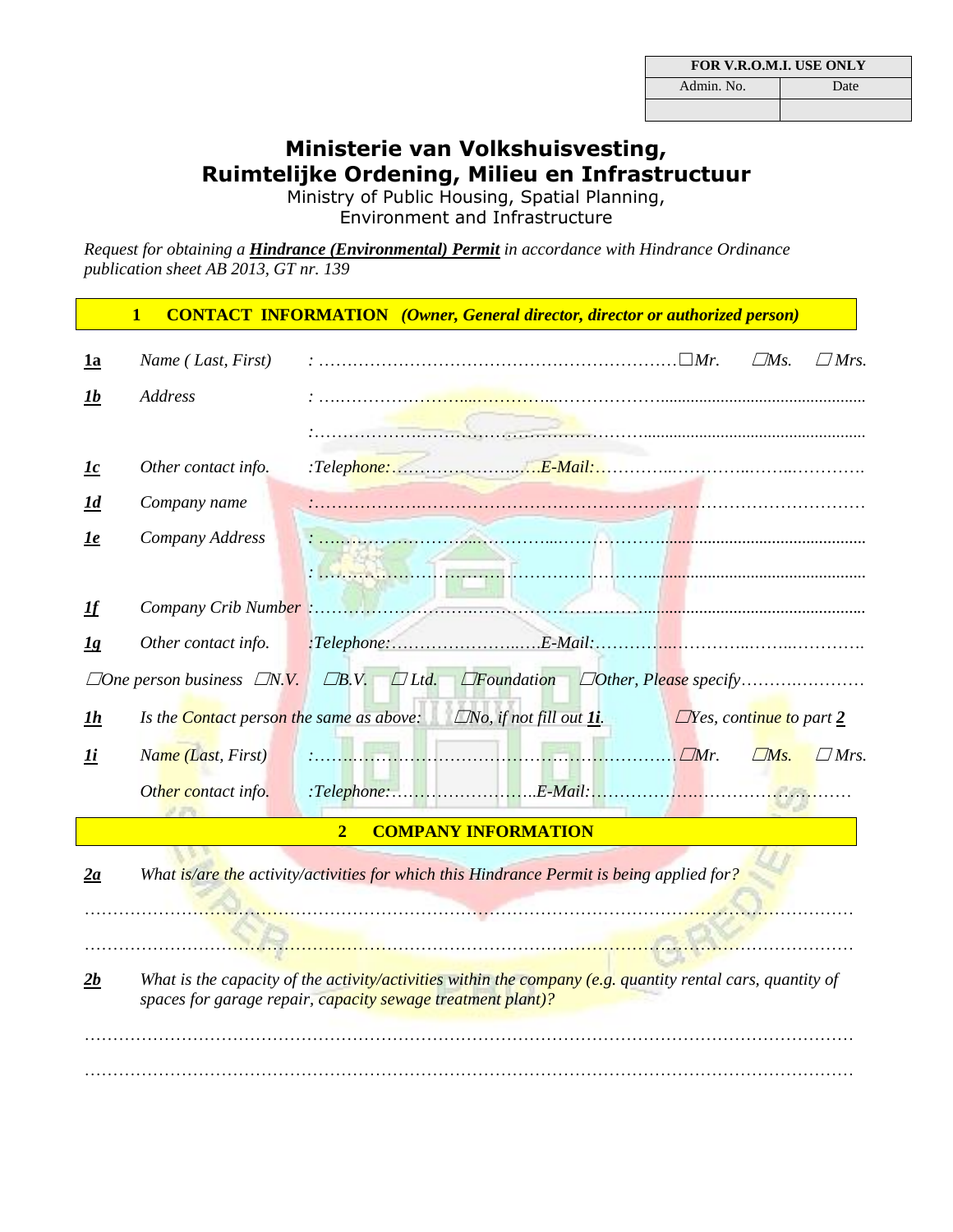*2c What are the operation days and hours of the company and/or activity/activities*

*2d Are there any churches, schools or hospitals within a range of 200 meters from the company?*

☐*No*

☐*Yes, which*………………………………………………………………………………………………………..

|  | <b>3 INSTALLATION(S) AND PROCESS(ES)</b> |  |
|--|------------------------------------------|--|
|--|------------------------------------------|--|

*3a What is/are the used installation(s) (big machinery i.e. stand-by generators, compressors, ovens etc. ) within the company?*

………………………………………………………………………………………………………………………

………………………………………………………………………………………………………………………

………………………………………………………………………………………………………………………

………………………………………………………………………………………………………………………

*3b What is/are the process(es) within the company?*

*3c What are the sources of energy used in the company?*

☐*GEBE nv*

☐*Other, which* ……………………………………………………………………………………………………..

*3d What is the electrical capacity ((k)W, KVA or HP) of the installation(s) (indicated separately) in the company? (See question 3a)*

……………………………………………………………………………………………………………………… **4 NOISE**

………………………………………………………………………………………………………………………

*4a Is/Are there any installation(s) that will/can produce noise?*

 $\Box$ *No, continue to part*  $\overline{5}$ 

☐*Yes, which*………………………………………………………………………………………………………..

*4b What are the noise measurements on the properties boundary in dB(A) pertaining to the installations?*

………………………………………………………………………………………………………………………

………………………………………………………………………………………………………………………

Ministry of V.R.O.M.I., Permits Department Savance Building, Tamarinde Steeg #16, Philipsburg T: (+1721) 542-4289 / F: (+1721) 542-2626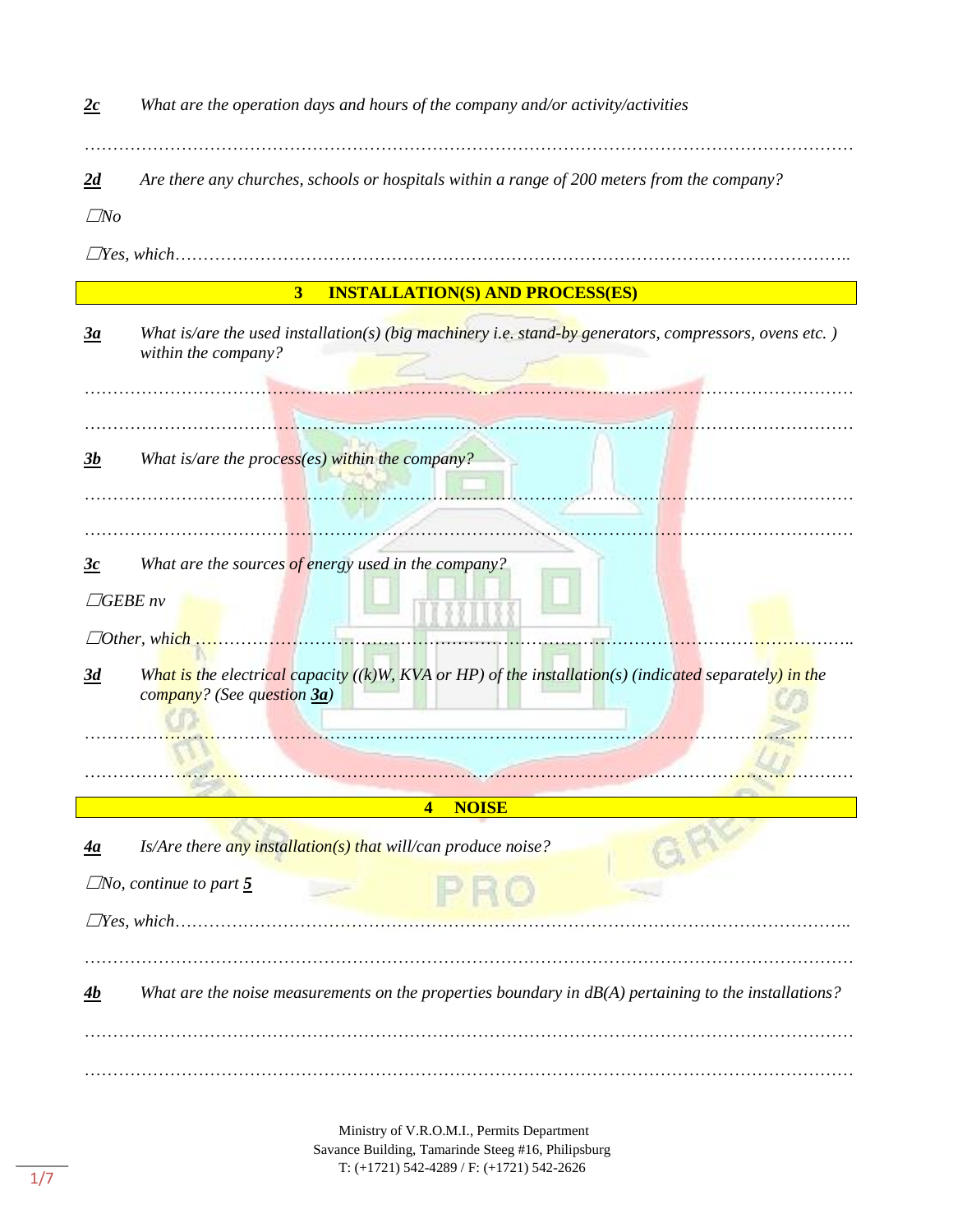| <u>4c</u>        | What measures will be taken to reduce the noise production?                  |
|------------------|------------------------------------------------------------------------------|
|                  |                                                                              |
|                  | 5 <sub>5</sub><br><b>AIR EMISSIONS</b>                                       |
| $\underline{5a}$ | Is/Are there any activity/activities which will cause air emissions?         |
|                  | $\Box$ No, continue to part $\underline{6}$                                  |
|                  |                                                                              |
| 5b               | What measures will be taken to reduce this emission into the air?            |
|                  |                                                                              |
|                  | <b>LIQUID DISCHARGE</b><br>6                                                 |
| <u>ба</u>        | Is/Are there any activity/activities whereby liquids will be discharged?     |
|                  | $\Box$ No, continue to part $\overline{Z}$                                   |
|                  | $\Box$ Yes, which                                                            |
|                  |                                                                              |
| <u>6b</u>        | How will discharged liquid be handled?                                       |
|                  |                                                                              |
| <u>6c</u>        | Will there be a sewage system or septic tank for the sewage on the property? |
|                  |                                                                              |
|                  | $\overline{7}$<br><b>SOIL POLLUTION</b>                                      |
| $\frac{7a}{2}$   | Is/Are there any activity/activities which can cause soil pollution?         |
|                  | $\Box$ No, continue to part <u>8</u>                                         |
|                  |                                                                              |
|                  |                                                                              |

Ministry of V.R.O.M.I., Permits Department Savance Building, Tamarinde Steeg #16, Philipsburg T: (+1721) 542-4289 / F: (+1721) 542-2626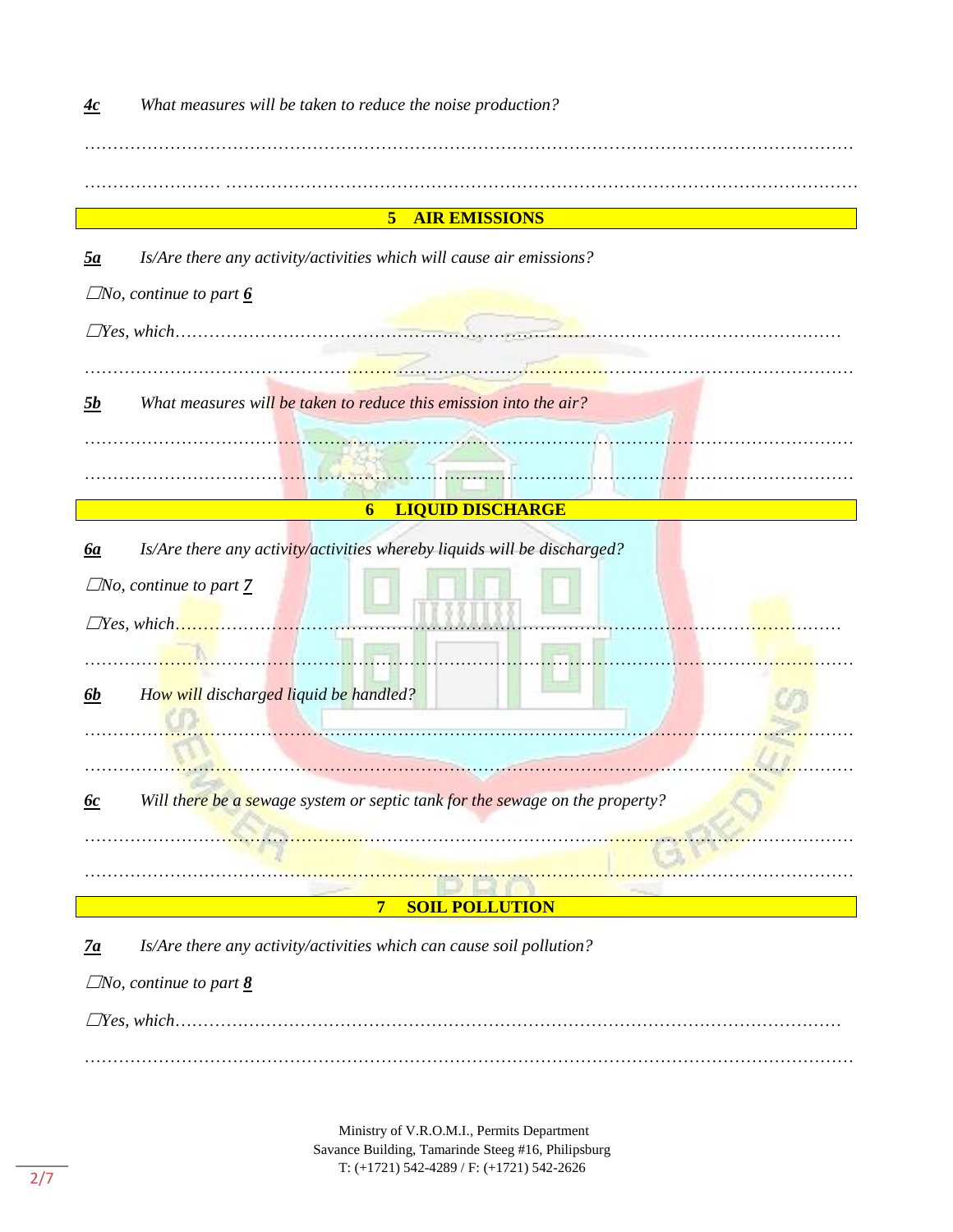| <b>VISUAL NUISANCE</b><br>$\boldsymbol{8}$                                                        |  |
|---------------------------------------------------------------------------------------------------|--|
| Will there be any visual nuisances?<br>8a                                                         |  |
| $\Box$ No, continue to part $\underline{9}$                                                       |  |
|                                                                                                   |  |
|                                                                                                   |  |
|                                                                                                   |  |
| Describe the measures that will be taken to prevent or reduce visual nuisance.<br>8b              |  |
|                                                                                                   |  |
|                                                                                                   |  |
| <b>WASTE</b><br>9                                                                                 |  |
| Will there be waste produced from the activity/activities within the company?<br>$\underline{9a}$ |  |
| $\Box$ No, continue to part $\underline{10}$                                                      |  |
|                                                                                                   |  |
|                                                                                                   |  |
| $\Box$ Yes, which                                                                                 |  |
|                                                                                                   |  |
| What type of waste will be produced and in what quantity?<br>$\frac{g_b}{g}$                      |  |
|                                                                                                   |  |
|                                                                                                   |  |
| <u>9c</u><br>How will accumulated waste be stored?                                                |  |
|                                                                                                   |  |
|                                                                                                   |  |
| What will be done with the produced waste and how frequently?<br><u>9d</u>                        |  |
|                                                                                                   |  |

Ministry of V.R.O.M.I., Permits Department Savance Building, Tamarinde Steeg #16, Philipsburg T: (+1721) 542-4289 / F: (+1721) 542-2626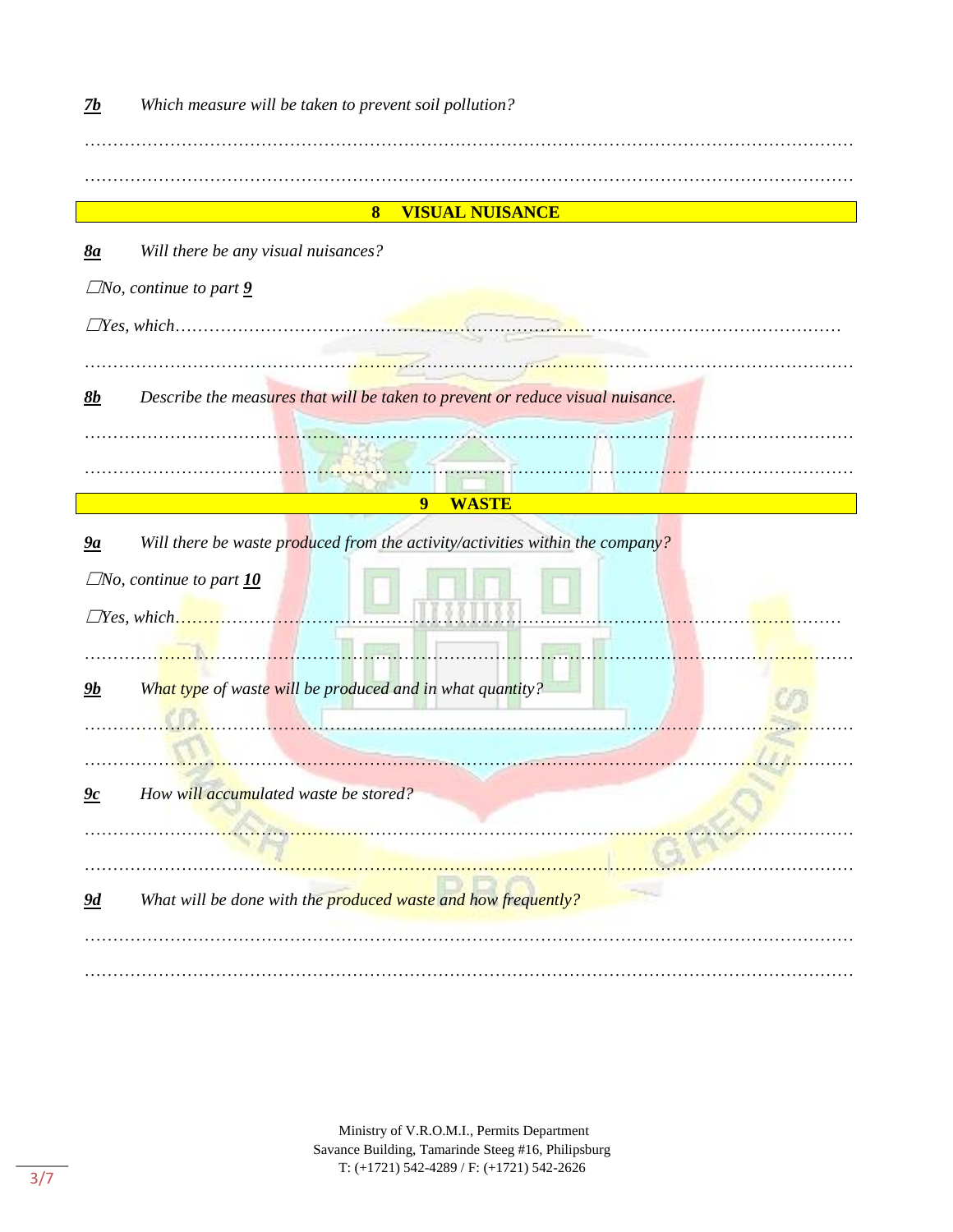## **10 TANKS AND GAS BOTTLES**

*10a Will there be use of tanks (for i.e. gasoline, diesel, waste oil etc.) at the company?*

☐*No, continue to part 10c*

☐*Yes, continue with 10b*

*10b Describe the tanks:*

| <b>Number</b>               |  |
|-----------------------------|--|
| <b>Under / Above ground</b> |  |
| Coated                      |  |
| <b>Number of shells</b>     |  |
| Capacity                    |  |
| <b>Content</b>              |  |
| Certification               |  |
| <b>Maintenance</b>          |  |

*10c Will there be use/storage of gas cylinders/tanks (i.e. LPG, acetylene, oxygen etc.) at the establishment?*

☐*No, continue to part 11*

☐*Yes, continue with 10d*

*10d Describe the gas cylinders used and stored in the company:*

| <b>Number</b> |  |  |
|---------------|--|--|
| Volume        |  |  |
| Content       |  |  |
| Storage place |  |  |
|               |  |  |

## **11 STORAGE**

*11a Will there be good/products stored at the company?*

☐*No, continue to part 12*

☐*Yes, continue with 11b*

*11b Describe the stored goods/products*

| Type                  |  |  |
|-----------------------|--|--|
| <i>Quantity</i>       |  |  |
| Packaging             |  |  |
| <b>Storage Manner</b> |  |  |